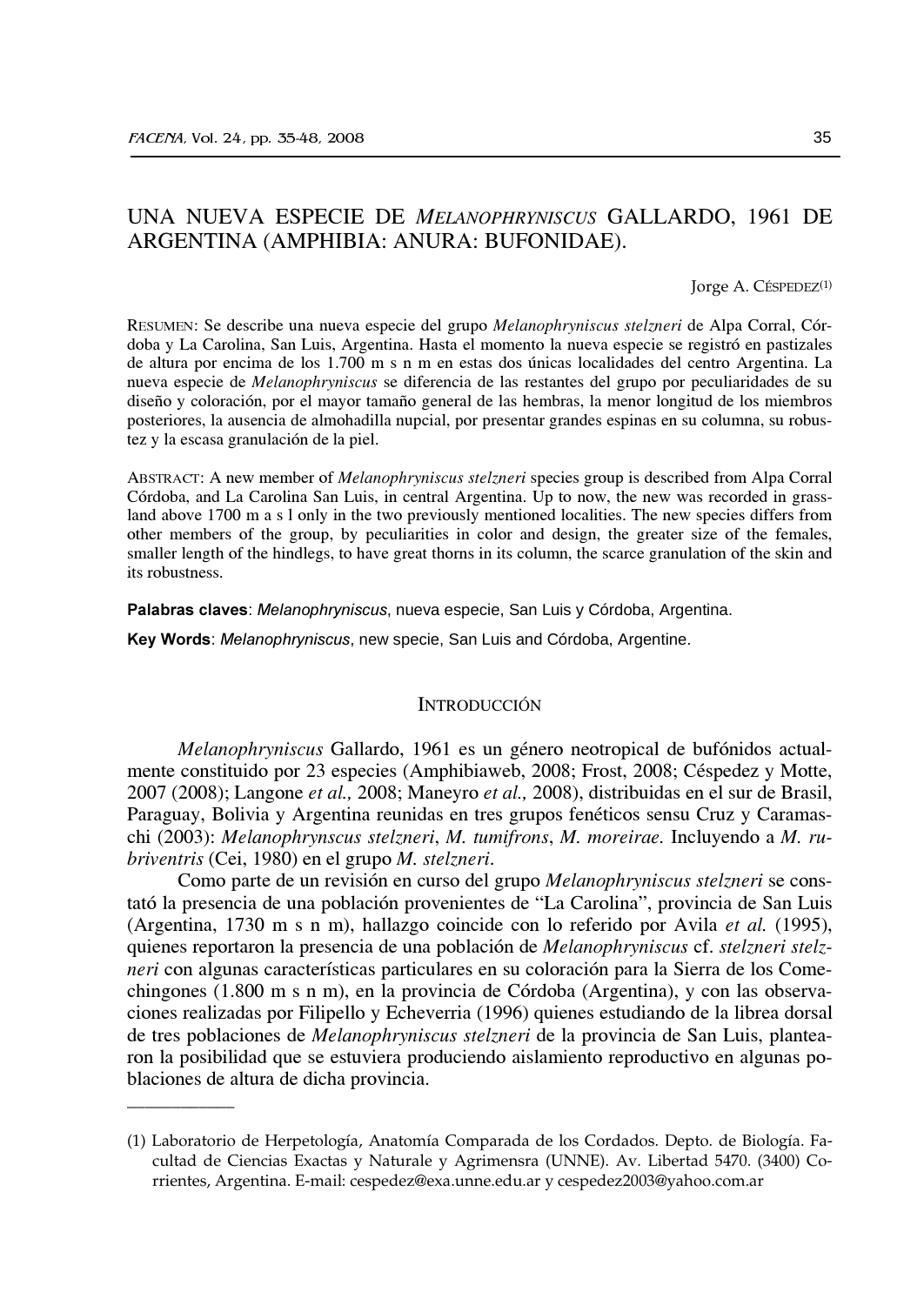Luego de un estudio más exhaustivo de las poblaciones atribuidas a *Melanophry*niscus stelzneri de las Sierras de los Comechingones (Córdoba) y de La Carolina (San Luis), ambas ubicadas por arriba de 1700 m s n m, se pudo comprobar que las mismas corresponden a una nueva especie que se describe en el presente trabajo.

## **MATERIALES Y MÉTODOS**

Se examinaron 590 especimenes adultos machos y hembras de distintas especies y subespecies del grupo Melanophryniscus stelzneri procedentes de diferentes localidades de Argentina, Uruguay, Brasil y Paraguay; y del grupo Melanohryniscus túmifrons de Argentina (el material se encuentra listado en el Apéndice I).

El estudio de los caracteres morfológicos, de diseño y coloración se basó en los trabajos de Gallardo (1961) y Klappenbach (1968). La diafanización y tinción diferencial de huesos y cartílagos se realizó según la técnica de Wassersung (1976). Las medidas fueron tomadas en milímetro con calibre micrométrico tipo vernier de precisión de 0,05 mm

Los ejemplares pertenecen a las siguientes Colecciones (Herpetológicas):

UNNEC: Colección Herpetológica de la Universidad Nacional del Nordeste, Corrientes, Argentina.

ZVUNRC: Colección Herpetológica de Zoología Vertebrados, Universidad Nacional de Río Cuarto, Córdoba, Argentina.

MACN: Colección Herpetológica del Museo de Ciencias Naturales "Bernardino Rivadavia", Buenos Aires, Argentina.

MACN (CENAI): Centro Nacional de Investigaciones Iológicas. Actualmente depositado en la Colección Herpetológica del Museo de Ciencias Naturales "Bernardino Rivadavia", Buenos Aires, Argentina.

MACN (CFA - PROBAS-CONICET)): Colección "Félix de Azara", del Programa de Biología Básica. Corrientes. Actualmente depositado en la Colección Herpetológica del Museo de Ciencias Naturales "Bernardino Rivadavia", Buenos Aires, Argentina.

MACN (CAB: CHINM): Colección Avelino Barrio. Actualmente depositado en la Colección Herpetológica del Museo de Ciencias Naturales "Bernardino Rivadavia", Buenos Aires, Argentina.

FML: Colección Herpetológica de la Fundación "Miguel Lillo". Tucumán, Argentina. MNHNP: Colección Herpetológica del Museo Nacional de Historia Natural del Paraguay. Asunción, Paraguay.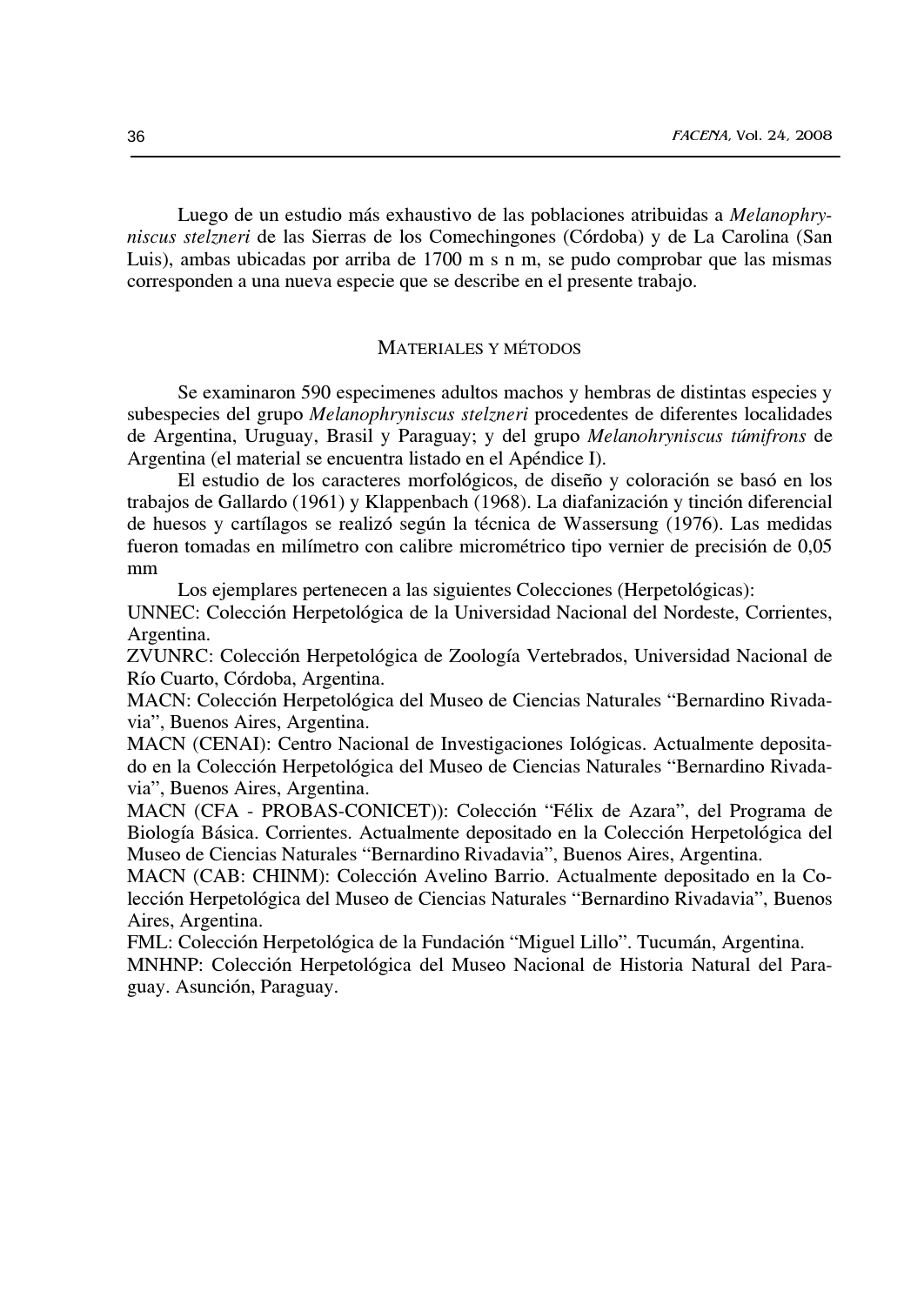Melanophryniscus estebani sp. nov.



Fig. 1: Fotos de manos, pies y cabeza en vista lateral del Holotipo

## Cresonimia:

*Phryniscus nigricans* Jiménez de la Espada, 1875, Vert. Viaj. Pacif. Batr.; Weyenberg, 1875-1876 (in Napp. Die Arg. Rep.).

Hyla stelzneri Weyenberg, 1875-1876 (in Napp. Die Arg. Rep., p. 165): Sierras de Córdoba.

Atelopus stelzneri Berg, 1896, An. Mus. Nac. Hist. Nat. B. Aires 5; Nieden, 1926, Tierreich 49, Anura 2; Fernández, 1926, Bol. Acad. Nac. Cienc. Córdoba 29; Vellard, 1947a, Act. Zool. Lilloana 4; Vellard 1948, Acta Zool. Lilloana 5.

Bufo stelzneri Noble, 1922, Bull. Am. Mus. nat. Hist. 46

Dendrophryniscus stelzneri Noble, 1926, Am. Mus. Novit. 230; Freiberg, 1942, Physis, B. Aires 19; Cei 1955a, Copeia 4; Cei, 1956a, Invest. zool. Chil. 3. Griffiths, 1959, Proc. Zool. Soc. Lond. 132.

Melanophryniscus stelzneri stelzneri Gallardo, 1961a, Neotrópica 7 (24); Gallardo, 1961b, 1º Reuní. Trab. Com. Cienc. Nat. Geogr. Litor. Argent. S. Fe; Klappenbach, 1968, Comun. Zool. Mus. Hist. Nat. Montev. 118; Mc. Diarmid, 1971, Bull. Los Ang. City. Mus. Sci. 12; Di tada et al., 1976, Bol. Acad. Nac. Cienc. Córdoba 51 (3-4). Lavilla et al. Cap.2:11-34. in: Lavilla et al., 2000. Asoc. Herpetol. Arg. 97.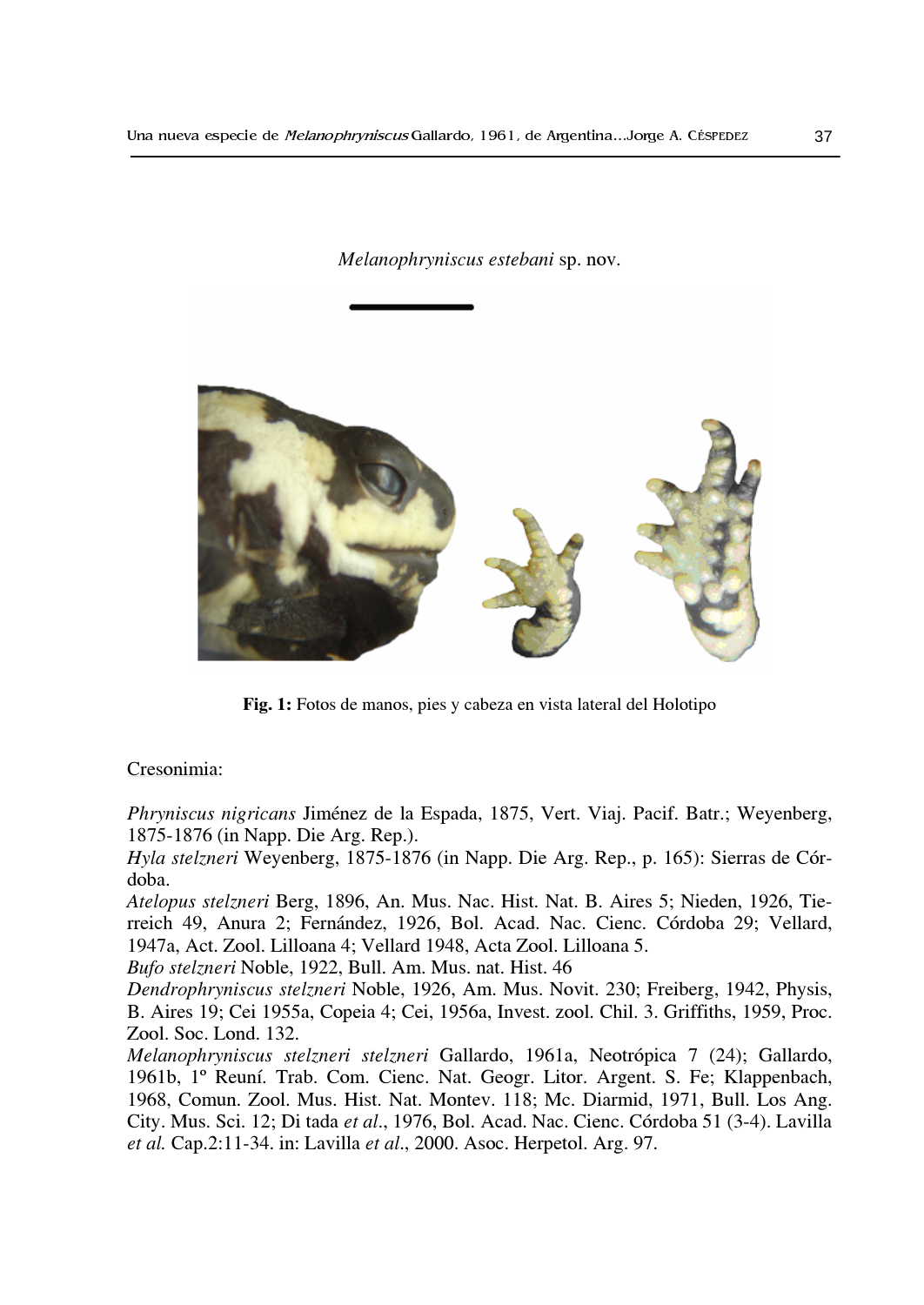Holotipo: ZVUNRC 1887 hembra adulta colectado en Alpa Corral, Sierra de Comechingones, Departamento de Río Cuarto, Córdoba, Argentina. 8 de marzo de 1992. Col: Pettinicchi et al.

Paratipos: ZVUNRC 3523, 3534, Cerro de Oro, 18 km al NW de Alpa Corral, Sierra de Comechingones, Departamento de Río Cuarto, Córdoba, Argentina; Col: Avila et al; ZVUNRC 3834; Col: Avila et al. datos idénticos que el holotipo. ZVUNRC 3194 Cerro de Oro, 20 km al NW de Alpa Corral, Sierra de Comechingones, Departamento de Río Cuarto, Córdoba, Argentina. MACN 35409, 35415, 35420 La Carolina San Luis, Argentina. 18 de enero de 1995, Col: Alejandro y Gustavo Cuturier y UNNEC 07727-07732. La Carolina, Col.: 20 de diciembre de 1999; Col: Jorge Lions.

Diagnosis: *Melanophryniscus* de tamaño mediano (25 a 34 mm) en 14 ejemplares (Holotipo y paratipos), sin tumefacción frontal; cuerpo robusto; hocico corto y redondeado; tímpano no visible externamente. Piel predominantemente lisa; coloración general negro con un amplio manchado dorsal caracterizado principalmente por amplias bandas dorsolaterales de color amarillo y naranja; una amplia banda de igual color que cubre la boca tanto en el maxilar inferior como superior hasta alcanzar el borde inferior de los ojos ventralmente con un abundante manchado de color amarillo, rojo y naranja de forma y disposición irregular predominando el rojo en la zona femoral.

Melanophryniscus estebani sp. nov. se diferencia de Melanophryniscus stelzneri stelzneri por el mayor tamaño general de las hembras (hasta 34 mm), los miembros posteriores muy cortos (cuando el miembro posterior es estirado hacia delante, la articulación tibiotarsal no alcanza la axila en  $M$ . estebani sp nov.) y por presentar una amplia banda blanca que cubre el maxilar inferior y superior hasta alcanzar el borde inferior de los ojos, además de las diferencias ya aludidas en los diseño y coloración dorsal y ventral. (Figs. 1 y 2  $a \vee b$ ).

Melanophryniscus estebani sp. nov. se diferencia de M. atroluteus y M. fulvoguttatus por su mayor tamaño y robustez, por su musculatura blanca en material fijado y piel menos granulosa. De M. montevidensis, M. stelzneri spegazzinii, M. paraguayensis, M. dorsalis y M. krauczuki por su diseño, coloración, y por su mayor tamaño y robustez. De M. klappenbachi por el mayor tamaño general de las hembras, por su diseño y coloración. De *M. cupreus capularis* por el mayor tamaño general de las hembras y por su diseño y coloración dorsal. De *M. moreirae* por ser de color negro y por diseño y coloración, por poseer tubérculos palmares bien desarrollados y por no poseer tubérculos articulares supernumerarios, por poseer piel dorsal y ventral menos granulosa. De M. spectabilis por carecer de tumefacción frontal, por su diseño y coloración, mayor robustez y menor granulación de la piel. De *M. devicenzii* por carecer de tumefacción frontal, por su diseño y coloración, por presentar un cuello notorio, por carecer de líneas glandulares dorsolaterales.

Descripción del Holotipo: Medidas (en mm): longitud hocico-cloaca: 33; ancho cabeza: 10; largo cabeza: 8; muslo: 14; pierna: 15; pie: 9; long. tarso-pie: 15; long. mano: 7; long. antebrazo: 6,5; long. codo 3 dedo: 13; Diámetro del ojo: 3; distancia ojo-narina: 2,7; distancia narina-extremo del hocico: 1; distancia interocular: 5; distancia internarina:  $2,2.$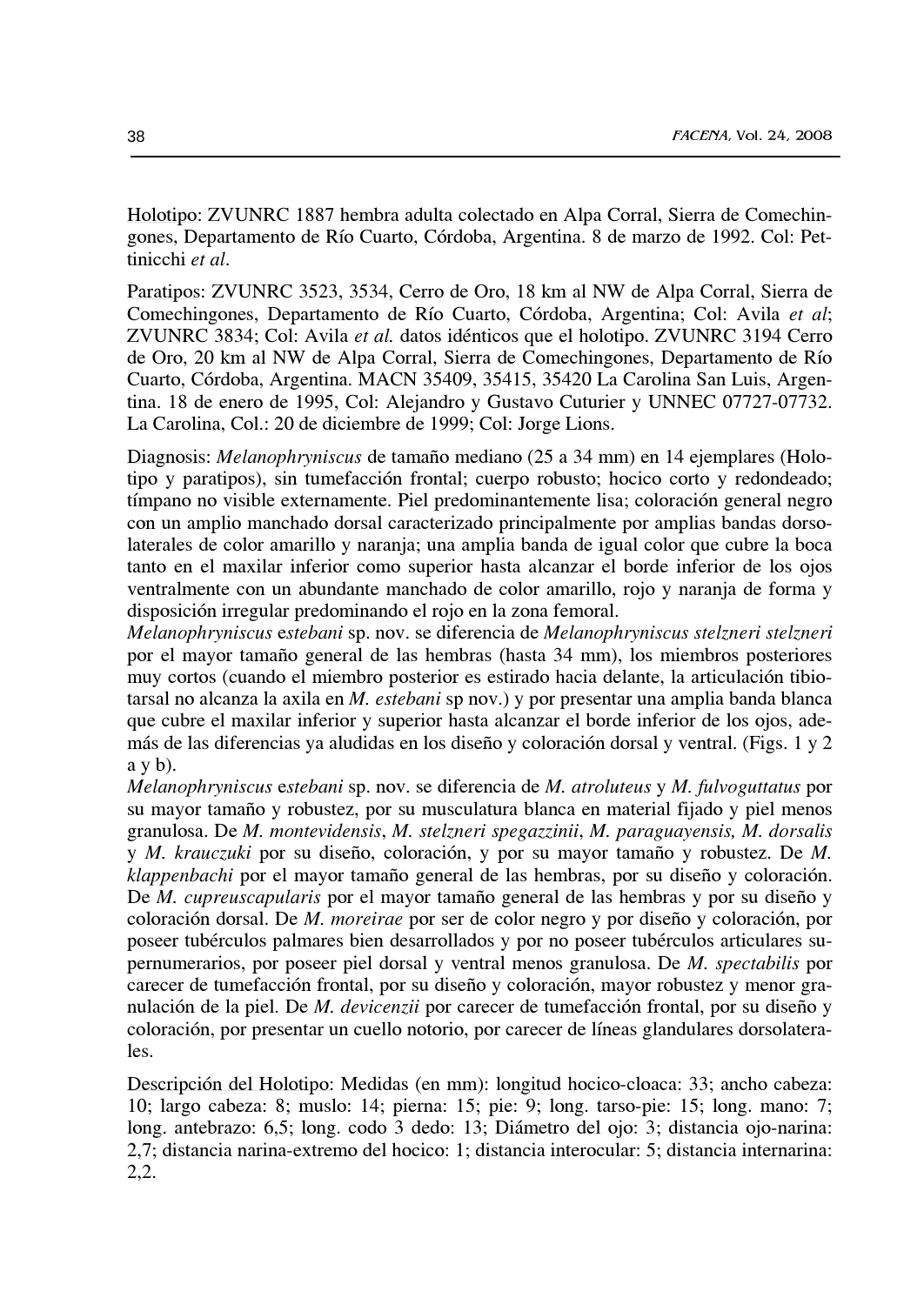De cuerpo robusto, cabeza más ancha que larga (LC/AC = 0,8), correspondiendo al 24,24 % de la longitud total del cuerpo. Hocico corto y redondeado. Narinas más cerca del extremo del hocico que del ojo. Distancia internarinas más de dos veces la distancia desde las narinas al extremo del hocico. Diámetro del ojo ligeramente mayor que la distancia ojo-narina. Sin membrana timpánica visible externamente. Pupila horizontal. Lengua subcilindrica y libre en su mitad posterior. Piel dorsal de aspecto liso, las escasas granulaciones planas y espaciadas, se ubican principalmente sobre los miembros anteriores y posteriores. Miembros bien desarrollados. Sin membranas interdigitales entre los dedos de la mano, longitud relativa de los dedos: I < II< IV < III, siendo el III menos del doble del dedo IV. Tubérculos subarticulares cónicos, no alineados y poco salientes; los de los dedos III y IV dobles. Dos tubérculos metacarpales subcirculares, siendo el externo dos veces más grande que el interno. Longitud relativa de los dedos de la pata:  $I = II = III$ V < IV; el dedo IV poco más de dos veces más largo que el dedo III. Tubérculos metatarsales subiguales, el interno ligeramente mas saliente y elíptico; tubérculos subarticulares simples en los dedos III y IV. Tubérculos plantales alineados. Membrana interdigital entre los dedos de la pata muy reducida (menos de 1/3); membrana tarsal ausente. Dedos sin reducción falangeal.

Osteología: Cráneo muy grande (como en M. rubriventris), tan de largo como ancho. Frontoparietales fusionados a todo lo largo de los mismos con fontanela frontoparietal poco evidente y osificada. Posee una proyección interparietal a la altura de la región pineal. Los frontoparietales forman lateralmente una pared medio dorsal de la órbita. Nasales grandes, tan anchos como largos, fusionados y osificados. *septum nasi* osificado con bordes engrosados que generan un par de proyecciones poco notorias en el extremo del hocico. Proceso maxilar medianamente corto, entrando a penas en contacto con la pars facialis del maxilar, lateralmente. Premaxilar edentado. Proceso Alar del premaxilar en forma de espina con vértice interno muy pequeño y en ángulo recto respecto al premaxilar, dirigido levemente hacia atrás cuando se lo ve de perfil; pars palatina bien desarrollada. Maxilar edentado. Pars facialis de los maxilares rectangulares; pars palatina estrecha; el proceso pterigoideo ausente. Cuadradoyugal pequeño y restringido a la parte anteroventral del cuadrado; proceso anterior escasamente separado del maxilar: Paraesfenoides triradiado; proceso cultriforme que no alcanza el nivel del plano anteorbital; las alas del Paraesfenoides inclinadas posterolateramente. Vomeres edentados, triangulares alargados y dirigidos hacia atrás, fundido al complejo subyacente del esfenoetmoides. Proceso precoanal del vomer bien desarrollado; procesos postcoanales reducidos. Palatinos fundidos parcialmente al neurocranio subyacente y en contacto con el maxilar. Pterygoides triradiado; rama anterior del pterigoides en contacto con el maxilar, no alcanzando el plano anteorbital; rama medial del pterigoides contactando ampliamente con la cápsula ótica. Escamosales con rama zigomática poco desarrollada; rama ótica con una amplia placa ótica que linda contra la cresta parótica. Esfenoetmoides bien osificado, formando un complejo por la fusión con los cartílagos nasales anteriores y a la fontanela del orbitoesfenoides. Otooccipitales presentes; eminencias epióticas relativamente altas; cresta parótica amplia y cuadrangular. Los cóndilos del occipital separados ampliamente. Opérculos presentes, calcificados. Columela, anillo timpánico y trompas de Eustaquio ausentes. Maxilar inferior osificado a excepción de una parte del premaxilar. Placa hioidea más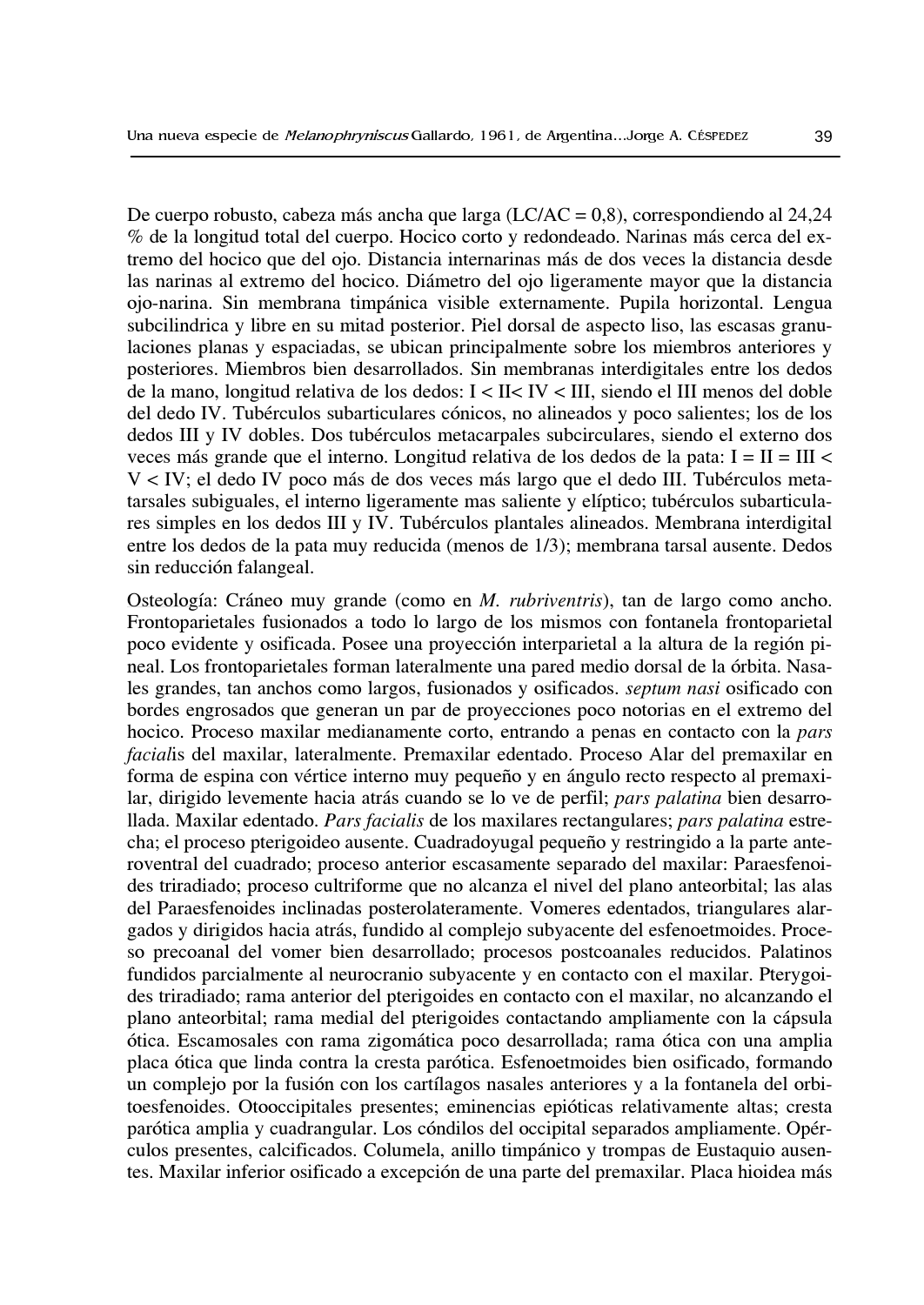de ancha que larga; sin procesos anteriores pero con una breve lamina de cartílago en su lugar; procesos antero laterales de los hioides presente, ensanchado ampliamente y aguzados al igual que los postero laterales; los procesos postero laterales presentes, delgados y expandidos distalmente; procesos hioideos postero mediales muy largos, bien osificados y con extremo cartilaginoso. Cricoides y aritenoides pequeños y con cuernos muy cortos.

Ocho vértebras presacras procélicas imbricadas mediante las apófisis y un par de espinas a ambos lados de donde se ubicarían las apófisis neurales. Las facetas Cotilar del atlas separadas ampliamente. Los procesos transversos de II presacral dirigidos anteroventralmente y con espinas. Procesos transversos de presacrales III - IV se dirigen hacia los lados y son más ámplios que los procesos transversos de las presacrales  $V - VIII$ , los cuales se dirigen hacia delante. Todos ellos poseen espinas en distintas direcciones. Diapófisis Sacras aplanadas y con espinas. Articulación de sacrococigea bicondilar. Urostílo con una cresta medio sagital y una expansión ensanchada anteriormente con espinas. (Fig. 3a y b).

Faja Pectoral que carece el omosternom. Cartílagos de Epicoracoides fusionados en su extremidad anterior a su punto mediano y pueden o no estar ligeramente sobrepuesto sobre el posterior. Omóplato bicapitado. Clavícula recta y robusto fusionada a las escápalas y al coracoides, el cual desarrolla un proceso prominente en su extremo distal el cual se unen los procesos del acromion también prominentes. Coracoides recto, robusto y casi de igual grosor en toda su extensión. Mesoesternon calsificado y alargado.

Esternón cartilaginoso, ámplio postero-lateralmente. Cleitro hendió distalmente. Faja pélvica de forma de V. El eje iliaco cilíndrico expandido en su unión con el sacro y con espinas. Cresta dorsal alargada desarrollada. La prominencia dorsal dirigida dorso lateralmente; ángulo preacetabular aproximadamente 90°; isquion pequeño; el pubis calcificado. Húmero delgado; lleva la cresta distinta en los extremos próximos y distal.

El carpo se compone del ulnar, radial, elemento "Y", y elemento prepollex distal. Fórmula de falangeal de la mano 2-2-3-2. Las falanges terminales redondeada. El tarso consiste en el tibial, fibular, elemento "Y", tarsal distal 3-2. 1 metatarsal distal y preallux. Preallux con uno o dos elementos. Fórmula de falangeal del pie 2-2-3-4-3. No presentando reducción falangeal en manos y pies.

Coloración en líquido preservador: en ejemplares fijados las manchas amarillas, naranjas y rojas se tornan blancas y el color negro permanece estable.

Coloración en vivo: Dorso negro, con un manchado abundante de color amarillo y naranja, quedando en algunos de los ejemplares escasos espacios de color negro. Vientre negro con abundante manchado, dominando el amarillo hacia la zona pectoral y el rojo hacia la zona femoral.

Variación de los paratipos: en todos los ejemplares de La Carolina (San Luis) y en uno de los de Cerro de Oro (Córdoba), la banda blanca que cubre la boca se presenta interrumpida en el maxilar inferior. Los ejemplares machos presentan menor tamaño general  $(25 a 30 mm)$  que las hembras  $(25 a 34 mm)$ .

Etimología: el nombre especifico esta dedicado al Dr. Esteban Lavilla, destacado herpetólogo y maestro.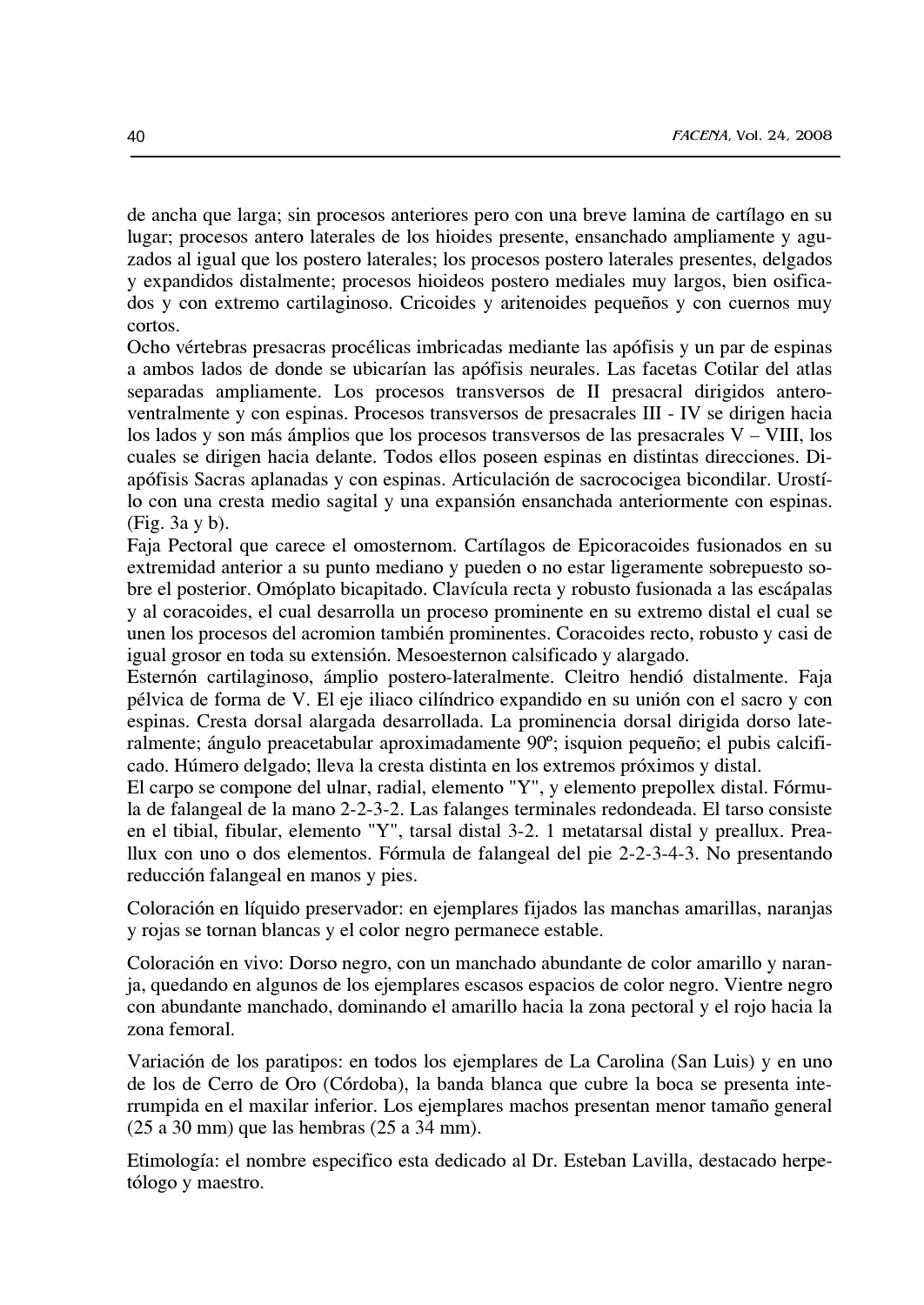#### COMENTARIOS Y CONCLUSIÓN

Melanophryniscus estebani sp. nov. se registro hasta el momento en solamente dos localidades de las provincias de Córdoba y San Luis, Argentina, ubicadas por encima de los 1700 m s n m; la especie vive en áreas de pastizales de altura, no existiendo ejemplares de M. stelzneri stelzneri o ejemplares transicionales entre estos dos taxa en dichas localidades (Fig. 4). Melanophryniscus estebani sp. nov. integraría el elenco de especies consideradas "endémicas" o semiendémicas de Córdoba y San Luis, junto con Rhinella achalensis, Odontophrynus achalensis, Pleurodema kriegi y Phrystidactylus achalensis, citado originalmente como endémico para Pampa de Achala (Córdoba), distribución que posteriormente fue ampliada a La Carolina (San Luis) y Cerro de Oro (Córdoba). (Giambelluca, 1991; Avila y prieto, 1995 b, c y Avila et al., 1995). Esto apoyaría la hipótesis de Giambelluca (1991), sobre una conexión biológica entre las Sierras de San Luis y la de Los Comechingones por encima de los 900 m s n m por lo que no se descarta que  $Me$ lanophryniscus estebani sp. nov. puede estar presente también en Pampa de Achala. Melanophryniscus stelzneri stelzneri quedaría así restringidas a localidades en las provincias de Córdoba y San Luis por debajo de los 1700 m. s. n. m.

No se observó en Melanophryniscus estebani sp. nov. callosidades nupciales y ningún ejemplar presentó reducción falangeal como suele ocurrir en ejemplares de algunas poblaciones de M. s. stelzneri.

Finalmente, el grupo Melanophryniscus stelzneri, actualmente en revisión quedaría compuesto por los siguientes taxa (en orden alfabetico): Melanophryniscus atroluteus, M. cupreuscapularis, M. dorsalis, M. estebani sp. nov., M. fulvoguttatus, M. klappenbachi, M. krauczuki, M. paraguayensis, M. rubriventris, M. stelzneri spegazzinii y M. s. stelzneri.

#### **AGRADECIMIENTOS**

Las siguientes personas contribuyeron de diversas maneras a la realización de este trabajo, permitiendo examinar material a su cargo, mediante la crítica oportuna y durante los viajes de campaña: Gustavo Carrizo (MACN), Sonia Kretzschmar y Gustavo Scrocchi (FML), Autoridades del (MNHNP), Ricardo Martori, Liliana Aun, Luciano Avila (ZVUNRC). Roberto Aguirre, Tiky Tedesco y Blanca Alvarez (UNNEC). A Jorge Lions de La Carolina, San Luis por el material donado para diafanización. A María Luisa Lions. A Víctor Zaracho por las fotos. El examen del material depositado en la distintas colecciones fue posible gracias al financiamiento parcial de la Secretaría General de Ciencia y Tecnología, Universidad Nacional del Nordeste, Corrientes, Argentina.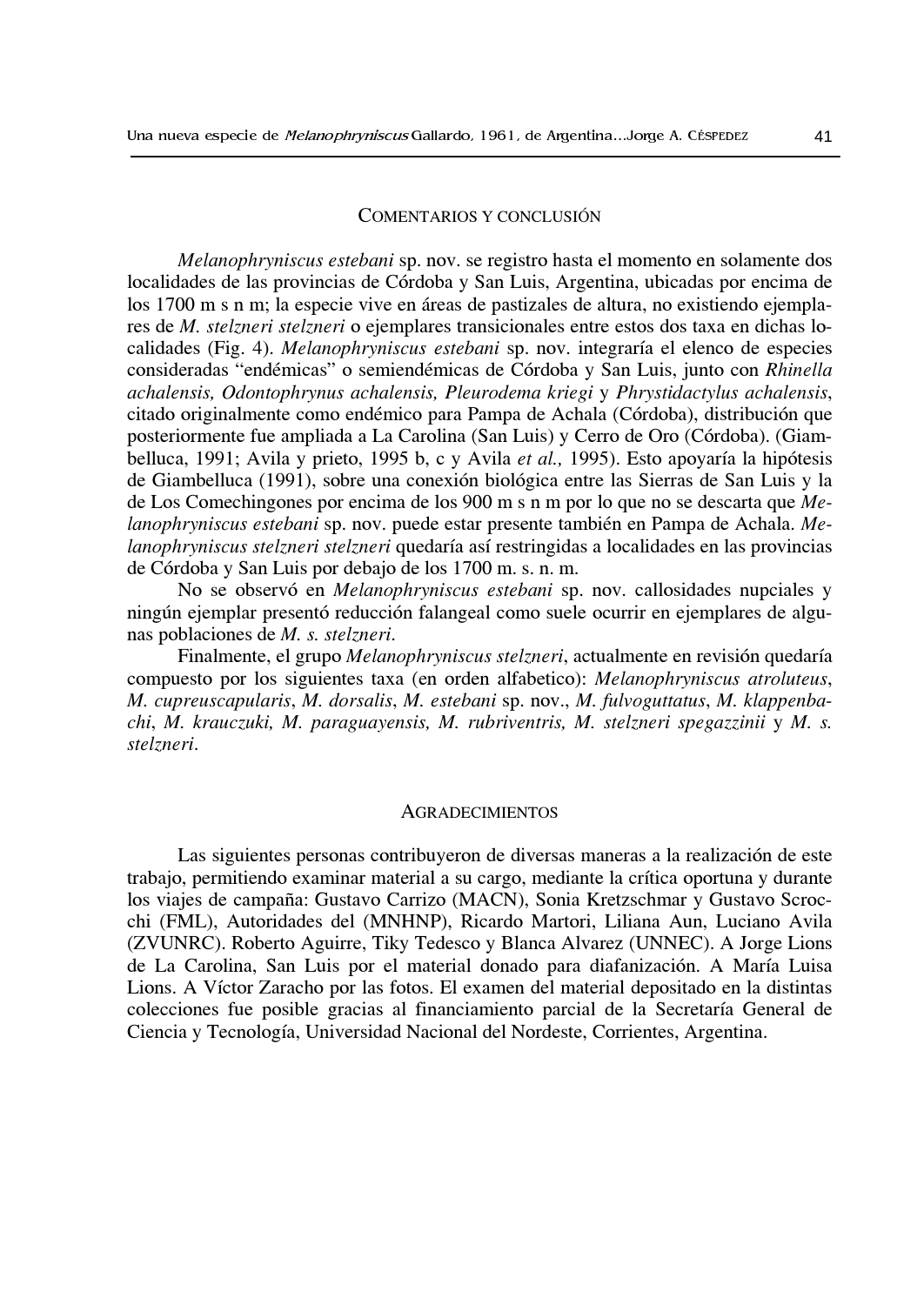## **BIBLIOGRAFÍA**

- AMPHIBIAWEB: Information on amphibian biology and conservation. [web application]. 2008. Berkeley, California: AmphibiaWeb. http://amphibiaweb.org/ (Accessed: Sep 30, 2008).
- AVILA, J.L.; J.W. PRIOTO y M. MORANDO, 1995. Aporte al conocimientos de la fauna de los "pastizales de altura" de la Sierra de Comechingones (Córdoba). Res. XI Reun. Comun. Herpetol. S. M. de tucumán. 2 p.
- AVILA, J.L. y J.W. PRIETO, 1995a. Bufo achalensis. Geographic Distribution. Herpetol. Rev., 26 (2): 104.
- AVILA, J.L. y J.W. PRIETO, 1995b. Odontophrynus achalensis. Geographic Distribution. Herpetol. Rev., 26  $(2): 105.$
- AVILA, J.L. y J.W. PRIETO, 1995c. Pleurodema kriegi. Geographic Distribution. Herpetol. Rev., 26 (2): 106.
- BERG, C., 1896, Batracios Argentinos. Enumeración, sistemática, sinonímia y bibliografía de los Batracios de la República Argentina An. Mus. Nac. Hist. Nat. B. Aires, 5 (1986-1987) (2): 147-226.
- CEI, J.M., 1955. Chacoan Batrachians in Central Argentina. Copeia, 1955 (4): 291-293.
- CEI, J.M., 1956. Nueva lista sistemática de los batracios de Argentina y breves notas sobre su biología y ecología. Invest. Zool. Chil., 3: 25-68.
- CEI, J.M., 1980. Amphibians of Argentina. Monit. zool. Ital., N. S., Monogr. 2: i-xii + 1-609 p.
- CEI, J.M., 1987. Additional notes to "Amphibians of Argentina": An update, 1980-1986. Monit. Zool. Ital., (N.S.), Monogr. 21: 209-272 p.
- CÉSPEDEZ, J.A. y M. MOTTE, 2007 (2008). Una nueva especie de Melanophryniscus Gallardo, 1961 (Amphibia: Anura: Bufonidae) de Paraguay. Facena, 23: 29-40.
- CRUZ, C.A.G. and U. CARAMASCHI, 2003. Taxonomic status of Melanophryniscus stelzneri dorsalis (Mertens, 1933) and Melanophryniscus stelzneri fulvoguttatus (Mertens, 1937) (Amphibia: Anura: Bufonidae). Boletim do Museu Nacional, Nova Serie Zoologia, 500: 1-11.
- DI TADA, I.E.; M. SALUSSO y R. MARTORI, 1976. Lista de batracios de Córdoba con notas sobre su historia natural. Bol. Acad. Nac. Cienc. Córdoba, 51 (3-4): 325-362.
- FERNÁNDEZ, K., 1926. Sobre la biología y reproducción de batracios argentinos. Segunda parte. Bol. Acad. Nac. Cienc. Córdoba, 29: 271-320.
- FILIPELLO, A.M. y D.D. ECHEVERRÍA, 1996. Variaciones en la librea dorsal de Melanophryniscus stelzneri (Amphibia: Bufonidae) de diferentes altitudes de las Sierras de San Luis. Act. Cong. Latinoamericano Herpetol. Santiago de Chile. 34 p.
- FROST, D.R, 2008. Amphibians species of the World: an online reference. New version 5.2 (15 dejulio de 2008). American Museum of Natural History. Electronic database available at http:// research.amnh.org/herpetology/amphibia/index.html.
- FREIBERG, M.A., 1942. Enumeración sistemática y distribución geografía de los batracios argentinos. *Physis*, B. Aires, 19: 219-240.
- GALLARDO, J.M., 1961a. Nuevo género de Brachicephalidae (Amphibia, Anura). Neotropica, 7 (24): 71-72.
- GALLARDO, J.M. 1961b. La ubicación sistemática y distribución geográfica de Brachicephalidae argentinos. I Reun. Trab. Com. Cienc. Nat. Geogr. Litor. Argent. S. Fe: 205-12.
- GIAMBELLUCA, A.L., 1991. Nueva cita de Bufo achalensis Cei, 1972. Bol. Asoc. Herpetol. Arg., 7 (1): 21.
- GRIFFITHS, I., 1959. The phylogeny of Sminthillus linbatus and the status of the Brachycephalidae (Amphibia, Salientia). Proc. Zool. Soc. Lond., 132: 457-487.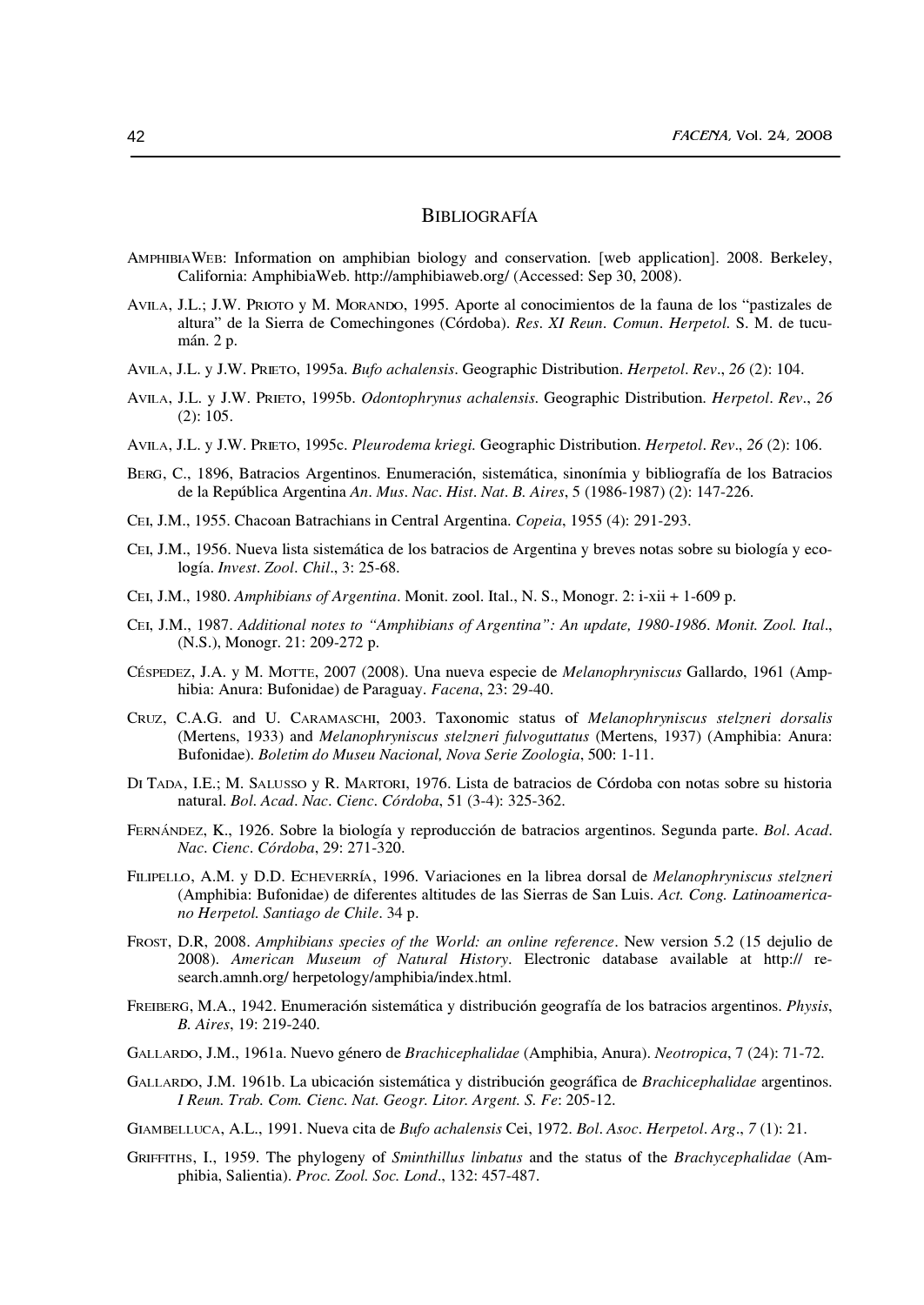- JIMÉNEZ de la ESPADA, M., 1875. Vertebrados del Viaje al Pacífico verificado de 1862 á 1865 por una comisión de naturalistas. Batracios. Madrid 208 p. 7 pls.
- KLAPPENBACH, M.A., 1968. Notas herpetológicas, IV. El género Melanohryniscus (Amphibia, Salientia) en el Uruguay, con descripción de dos nuevas especies. Comun. Zool. Mus. Hist. Nat. Montevideo, 118  $(9)$ : 1-12.
- LANGONE; J.A.; M.V. SEGALLA; M.R. BORNSCHEIN and R.O. de SÁ, 2008. A New reproductive mode in the genus Melanophryniscus Gallardo, 1961 (Anura: Bufonidae) with description of a new species from the state of Parana, Brasil. South American Jouernal of Herpetology,  $3(1)$ : 1-9.
- LAVILLA, E.O.; M.L. PONSSA (Coordinadores); D. BALDO; N. BASSO; A. BOSSO; J.A. CÉSPEDEZ; J.C. CHEBEZ; J. FAIVOVICH; R. LAIMANOVICH; J.A. LANGONE; P. PELTZER; C. UBEDA; M. VAIRA y F. VERA CANDIOTI, 2000. Cap. 2: 11-34. Categorización de los Anfibios de la Argentina. In: Lavilla, Richard y Scrocchi "Categorización de los Anfibios y Reptiles dela República Argentina". Asoc. Herpetol. Arg. 97 p.
- LAVILLA, E.O. y J.M. CEI, 2001. Amphibians of Argentina. A Second Update, 1987-2000. Monit. Zool. Ital. (N. S.) Monografie 18: 1-177 p. 8 plates.
- MANEYRO, R.; D.E. NAYA y D. BALDO, 2008. A new species of *Melanophryniscus* (Anura, Bufonidae) from Uruguay. Iheringia. Ser. Zool. Porto Alegre, 98 (2): 189-192.
- MARTORI, R. y L. AUN, 1995. Relevamiento de la herpetofauna de las Sierra Pampeanas del este en las provincias de Córdoba (Argentina) (registro de taxa y comentarios taxonómicos). Acta Zool. Lilloana, 43 (1): 87-97.
- Mc. DIARMID, R.W., 1971. Comparative morphology and evolution of frogs of the neotropical genera Atelopus, Dendrophryniscuss, Melanophryniscus and Oreophrynella. Bull. Los Ang. Cty. Mus. Sci., 12:  $1-66.$
- NIEDEDN, F., 1926. Anura II. Engystomatidae. das Tierreich 49: 1-110, XVI.
- NOBLE, G.K., 1922. The phylogeny of the Salienia. I. The osteology and the thigh muscule; their bearing on classification and phylogeny. Bull. Am. Mus. nat. Hist., 46: 1-87.
- NOBLE, G.K., 1926. The pectoral girdle of the Brachicephalidae frogs. Am. Mus. Novitates 1926 (230): 1-14.
- VELLARD, J., 1947. Un nuevo batracio del norte argentino. Acta Zool. Lilloana, 4: 115-119.
- VELLARD, J., 1948. Batracios del chaco argentino. Acta Zool. Lilloana, 5: 137-174.
- WASSERSUNG, R.J., 1976. A procedure for differential staining of cartilage and bone in whole formalin fixed vertebrates. Stain Tech., 51: 131-134.
- WEYENBERG, H., 1876. Die Thierwelt Argentinies. Pp. 150-190. In R. Napp. Die Argentinische Republik. B. Aires: Courrier de la Plata. 583 p. 30 plates.

Recibido/Received/: 13-Oct-07 Aceptado/Accepted/: 09-Mar-08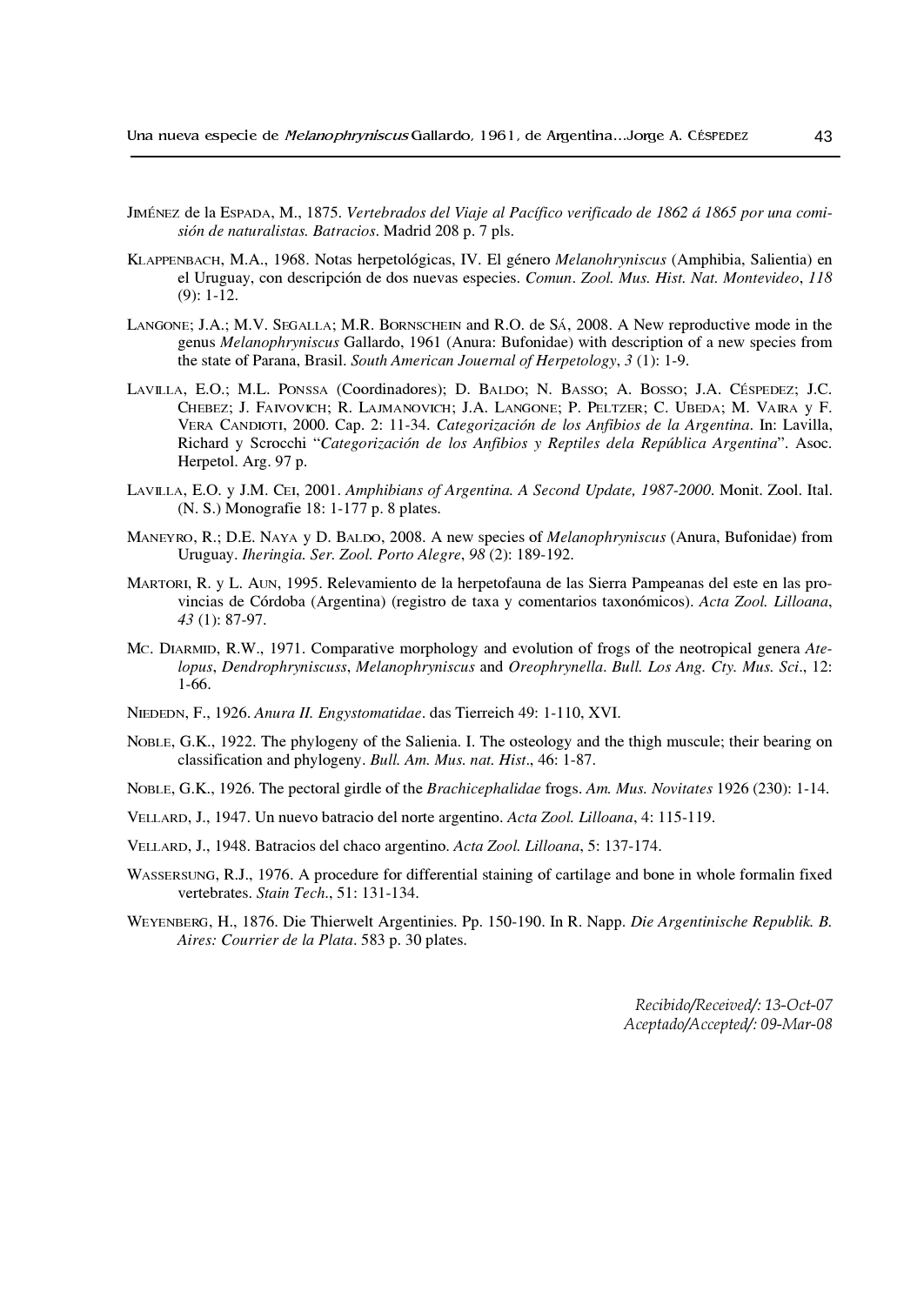## **Apendice I**

#### **Especimenes examinados**

Melanophryniscus atroluteus: Argentina: Misiones: MACN 13913-13917, 07945-07949, 01524; Corrientes: Capital: MACN 29562-29567, 0304-0308; Ituzaingó UNNEC 02304-02308; Santa Fe MACN 04606; Paraguay: Departamento Itapúa: Isla Yacyretá MNHNP 4258-4260, 4262-4264, 4275-4276, UNNEC 03983.

Melanophryniscus cupreuscapularis: Argentina: Corrientes: Perichón, departamento capital UNNEC 03163 (Holotipo), UNNEC 04853-04875 (Paratipos); San Luis del Palmar UNNEC 02883 (2 ejemplares); Perichón UNNEC 02137-02145, 03182-03183, 04124; Itatí MACN 031311-031354; Laguna Brava MACN (CFA (PROBAS-CONICET)) lotes 549 y 372. Melanophryniscus devincenzii: Argentina: Misiones: Departamento Capital MACN 36856. Melanophryniscus dorsalis: Brasil: Torres MANC 12099-12101 (topotipos). Melanophryniscus estebani sp. nov. Argentina: San Luis: La Carolina MCN 28877-28931, 35404-35420. Prov. San Luis MACN 4823-4825. Melanophryniscus fulvoguttatus: Paraguay: Departamento San Pedro FML lote 1447 (10 ejemplares); Departamento Concepción: Arroyo Capitiño MNHNP 5759; Departamento Caa Guazú: 24 km. al N. De Coronel Oviedo MNHNP 5760; Departamento Amambay: Est. San Juan, a 20 km. al E. de Bella Vista MNHNP 4487; Argentina: Formosa FML 2459. Melanophryniscus klappenbachi: Argentina: Chaco: Colonia las Mercedes UNNEC 02001-02003, 02355-02356, 02603-02604, Puerto Tirol UNNEC 02091-02093, Selvas del Río de Oro UNNEC 02128-02132, 02152, Colonia Benítez UNNEC 03169; Corrientes: Manantiales MACN 12083; Formosa: Riacho Tacahagle MACN 15499; UNNEC 05105-05106; Santiago del Estero: Monte Quemado MACN 35421-35429; Santa Fe: Florencia UNNEC 05342-05353, 05514-05515; Paraguay: Departamento Chaco: Parque Nacional Defensores del Chaco: Cerro León MNHNP 5756; Departamento Presidente Hayes: Est. La Golondrina MNHNP 4165-4166, 4261, 4277 y 5761.

Melanophryniscus stelzneri stelzneri: Argentina: Córdoba: 10 km. O. Villa El Chacay. Dpto. Río Cuarto, ZVUNRC1257, 2545, 2546, 2551, 2588, 2592, 2602, 2679, 3597, 3600. Minas Clavero MACN 31541-31546, 28285, 23336-23341. Sierras de Córdoba MANC 31672-31689. Tanti MACN 07107-07116, MACN 01285 (lote de 17 ejemplares), 3364, 28323-28326; MACN 10248 (lote de 16 ejemplares), MACN 24462; Loma del tigre: Bañado Grande: Calamuchita MACN 32433-32437, 34467-34468; Calamuchita MACN 34177-34178, 1723, Est. Sauce MACN 1295-1300; Est. La Ponderosa MACN 28032; Jacinto de Calamuchita MACN 19644-19645; Las Chacras, Depto. Pocho: MACN 33150-33151; Potrero Garay MACN 10.196-10.197; Hornillas, San Javier MACN 9325, Corral de Felipe Cabañas MACN 13695-13738, 12403-12406; Mellín: MACN 29018-29023; La Cumbre: Cruz Chica MACN 29193. Argentina: La Rioja: Patquia MACN 1178 (2 ejemplares). Argentina: San Luis: Capital: MACN 16494-16495, 28566-28567, 28571, 16494-16495; La Toma MACN 3953, 28566-28571; El Morro MACN 10233; Prov. de San Luis MACN 7758-7767, 4705-4706; Concaran MACN 32244. Melanophryniscus stelzneri spegazzinii: Argentina: Salta: Viña MACN 00866 (holotipo), MACN 008667 (dos ejemplares paratipos). Melanophryniscus paraguyensis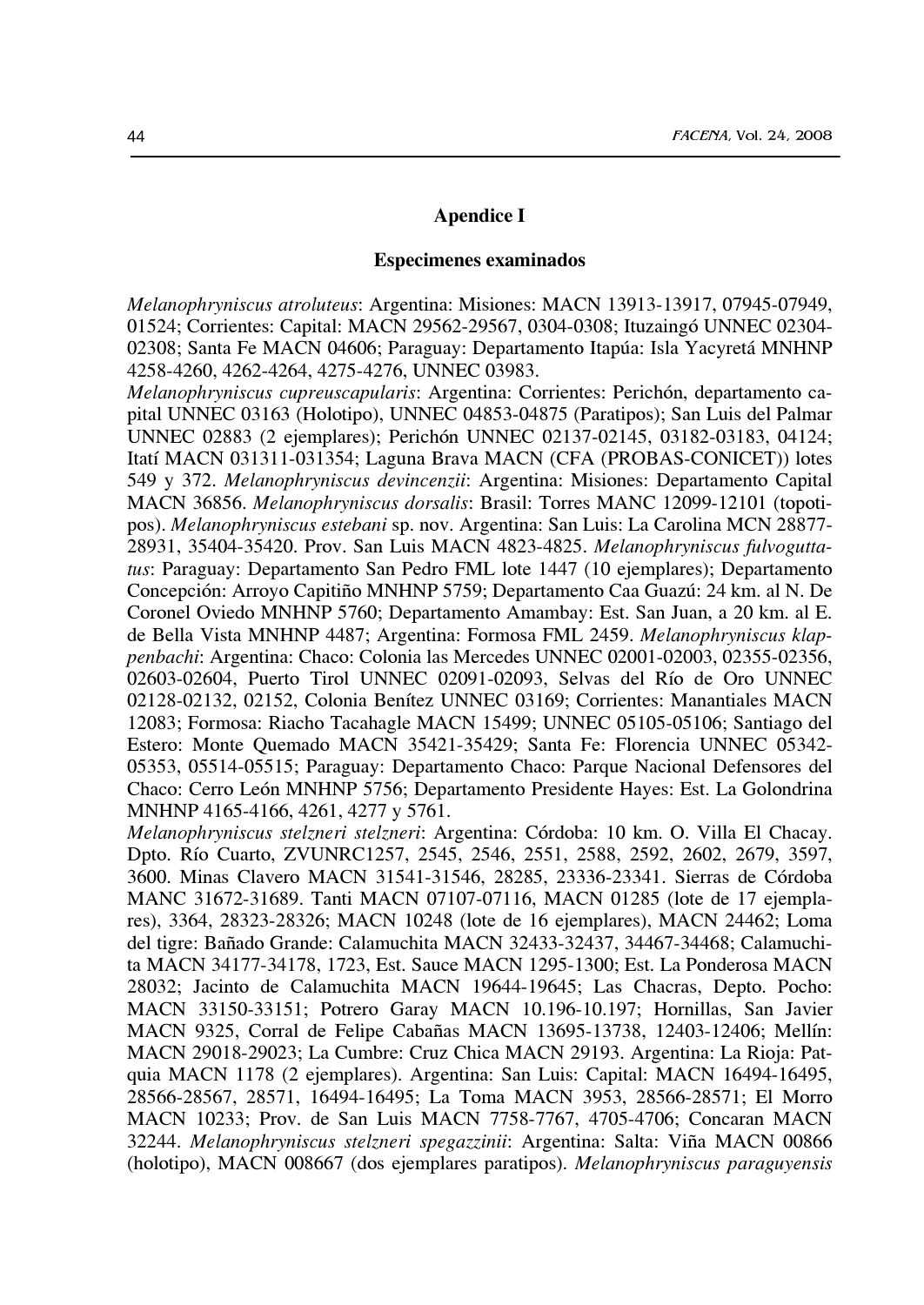MHNP 1115 Depto. Cental. Ytororó Country Club, 21 km al sur de Asunción. 14/06/84. Col.: Aquino, Scott y Fitzgerald. MHNP 1088, 1112-1114, 1116-1119 Depto. Cental. Ytororó Country Club, 21 km al sur de Asunción. Col.: Aquino, Scott y Fitzgerald; MHNP 1120-1121 Depto. Paraguari, Paso Itá. Col.: Aquino, Scott y Fitzgerald; MHNP 1122-1123 Depto. Paraguari, Paso Maciel. Col.: Aquino, Scott y Fitzgerald; MHNP 1125 Depto. Central, Aregua, cerca del lago de Iparacaraí 27/03/81. Col.: Aquino, Scott y Fitzgerald; MHNP 1126 Depto. Central, San Lorenzo. Col.: Aquino, Scott y Fitzgerald; MHNP 3556-3564. Depto. Paraguari. Estancia Ypoá S. A. 28 km al Este de Quidy. Col.: Aquino, Motte; MHNP 4488, Depto. Central, 21 km al sur de Asunción, Ypororó Country Club. Col.: Aquino, Scott; MHNP 4483, 4518 Depto. Central, 21 km. al sur de Asunción, Ytororó Country Club. Col.: Aquino, Scott; y MHNP 5757-5758 Depto. Cordillera, Colonia Teniente Fariña, 6 km al Este de Caacupé. Col.: L. Fitzgerald; MHNP 1124. Depto. Central, San Pedro Villa Rosario Cñia Bocayá, 5/1/82. Col.: Aquino, Scott y Fitzgerald; MHNP 5753-5755 Depto. Central, 21 km al sur de Asunción, Ytororó Country Club. Col.: L. Fitzgerald. *Melanophryniscus spectabilis*: Argentina: Misiones: 2 de Mayo, MACN 3299-3300, 3356-3375. Melanophryniscus moreirae: Brasil: Rio de Janeiro CAB: CHINM 2216-2220.

Melanophryniscus sp. Argentina: Buenos Aires: Capital Federal MACN 23016; Castelar MACN 25015; Banfield MACN 04513, 18139; Tandil MACN 04658, 025141. Melanophryniscus sp.: Uruguay: Maldonado: MACN 00413-05018.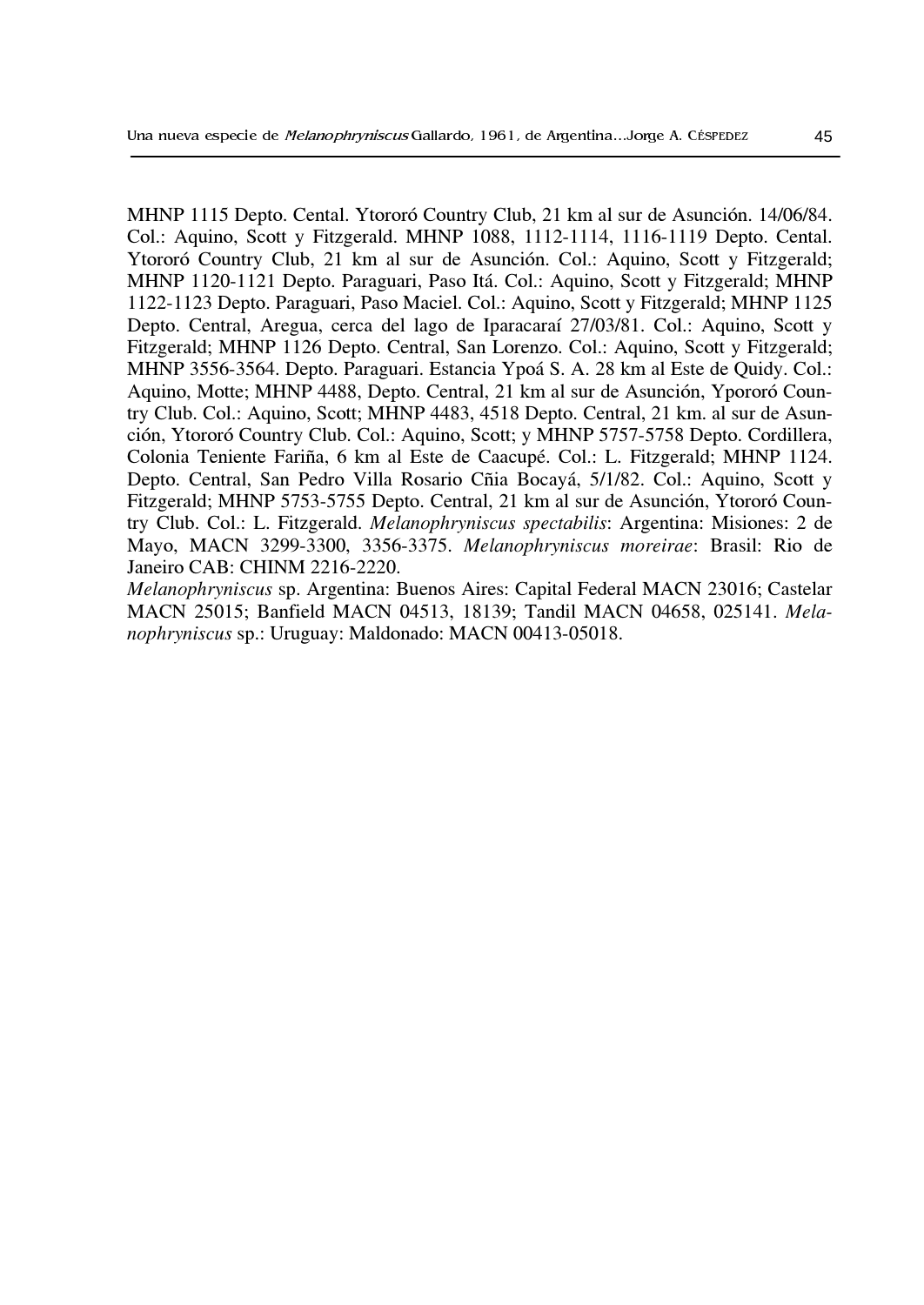

Fig. 2 y 3: Vista dorsal y ventral de Melanophryniscus stelzneri stelzneri (izquierda) y Melanophryniscus estebani sp. nov. (derecha).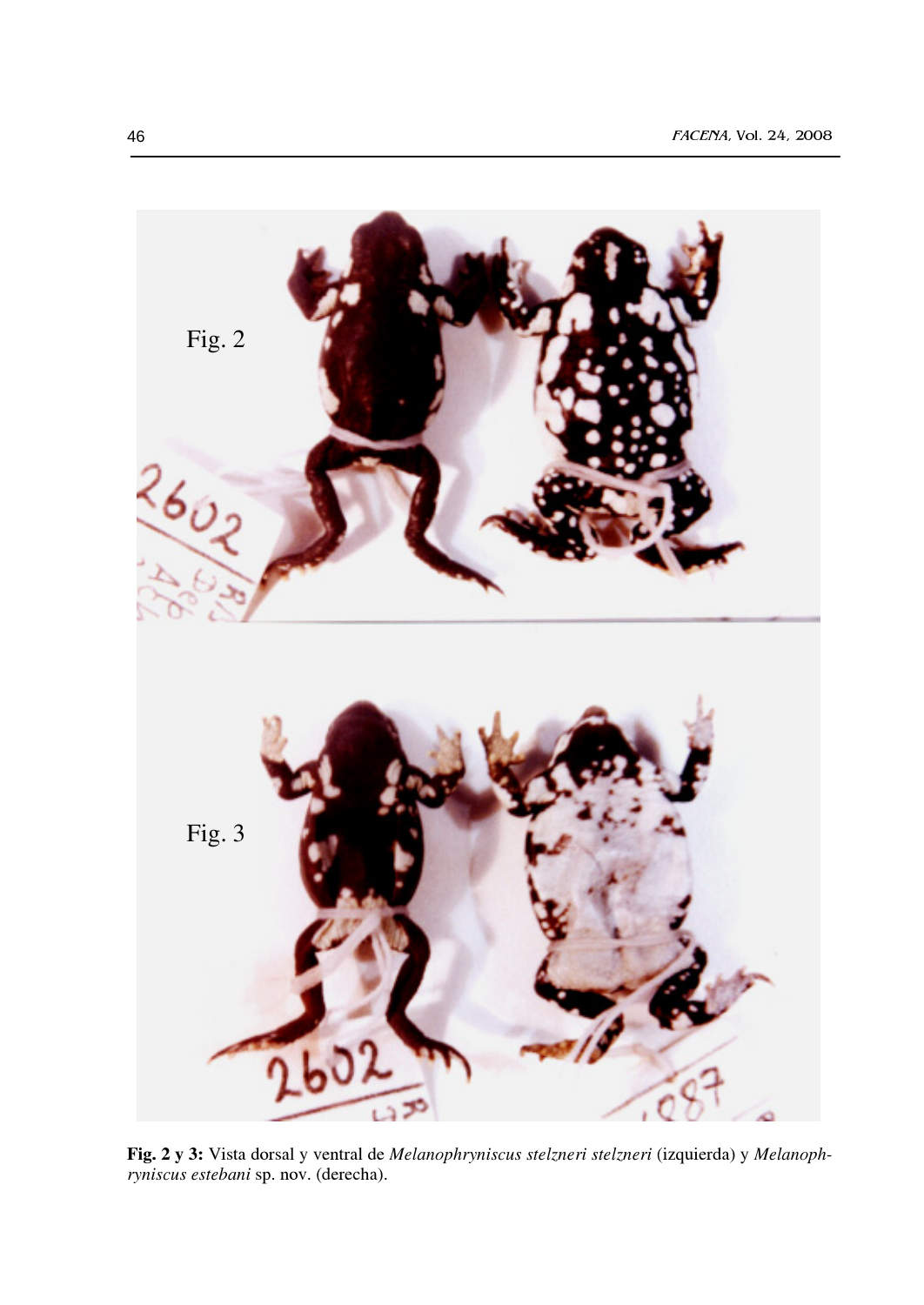

Fig. 4.a: Columna vertebral de Melanophryniscus estebani sp. nov. De un ejemplar de igual sexo y longitud hocico cloaca que del espécimen de Melanophryniscus stelzneri stelzneri de la Fig. 3.b.



Fig 4.b: Foto de columna vertebral de Melanophryniscus stelzneri stelzneri. De un ejemplar de igual sexo y longitud hocico cloaca que del espécimen de Melanophryniscus estebani sp. nov de la Fig. 3.a.